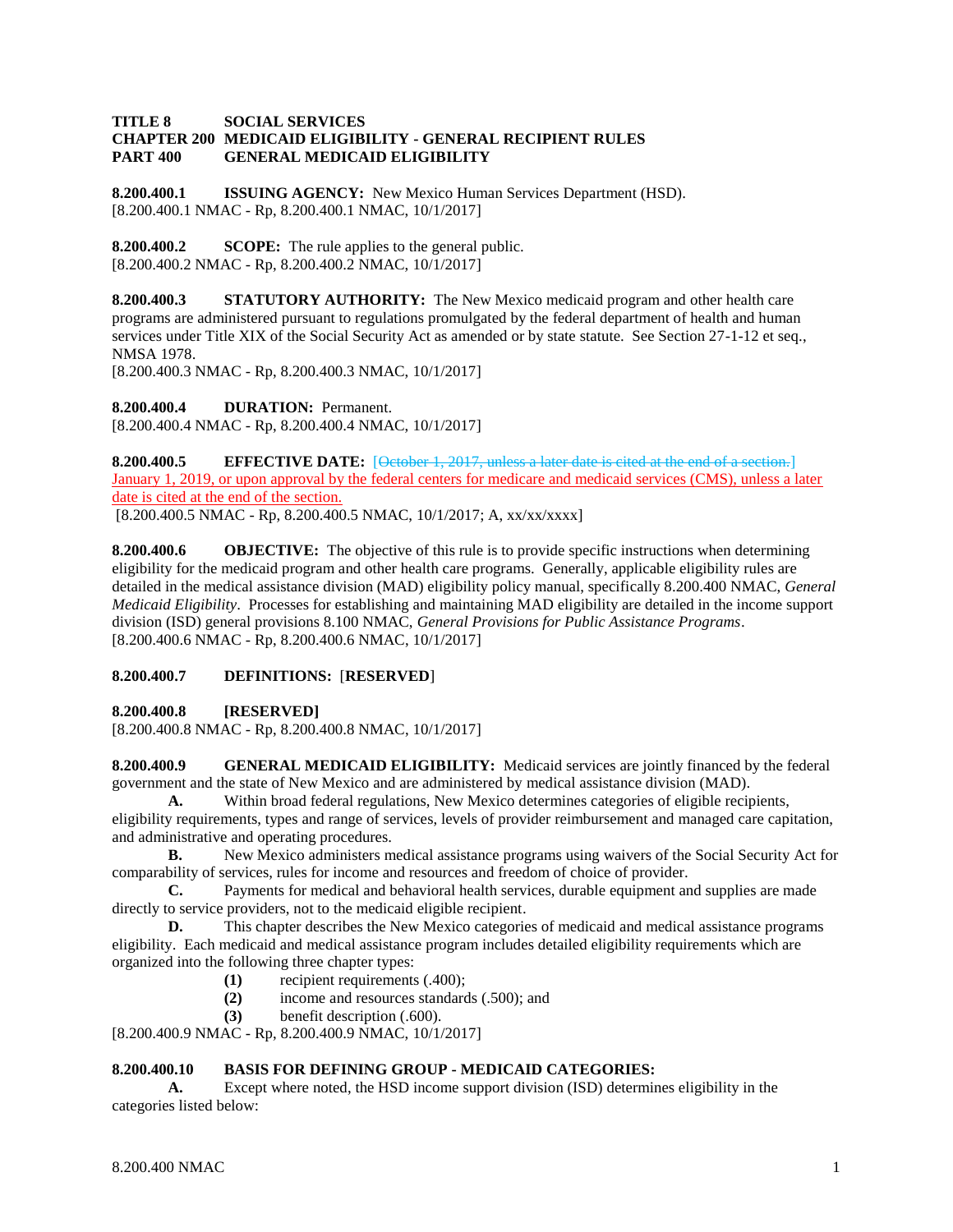- **(1)** other adult (Category 100);
- **(2)** parent caretaker (Category 200);
- **(3)** pregnant women (Category 300);
- **(4)** pregnancy-related services (Category 301);
- **(5)** loss of parent caretaker due to earnings from employment or due to spousal support

(Categories 027 and 028);

- **(6)** newborn (Category 031);
- **(7)** children under age 19 (Categories 400, 401, 402, 403, 420, and 421);
- **(8)** children, youth, and families department medicaid (Categories 017, 037, 046, 04, 066,

and 086); and

**(9)** family planning (Category 029).

**B. Medicare savings program (MSP):** MSP assists an eligible recipient with the cost of medicare.

**(1)** Medicare is the federal government program that provides health care coverage for individuals 65 or older; or under 65 who have a disability. Individuals under 65 who have a disability are subject to a waiting period of 24 months from the approval date of social security disability insurance (SSDI) benefits before they receive medicare coverage. Coverage under medicare is provided in four parts.

**(a)** Part A hospital coverage is usually free to beneficiaries when medicare taxes are paid while working.

**(b)** Part B medical coverage requires monthly premiums, co-insurance and deductibles to be paid by the beneficiary.

**(c)** Part C advantage plan allows a beneficiary to choose to receive all medicare health care services through a managed care organization.

**(d)** Part D provides prescription drug coverage.

**(2)** The following MSP programs can assist an eligible recipient with the cost of medicare.

**(a) Qualified medicare beneficiaries (QMB) - Categories 041 and 044:** QMB

covers low income medicare beneficiaries who have or are conditionally eligible for medicare Part A. QMB benefits are limited to the following:

- **(i)** cost for the monthly medicare Part B premium;
- **(ii)** cost of medicare deductibles and coinsurance; and
- **(iii)** cost for the monthly medicare Part A premium (for those enrolling

conditionally).

**(b) Specified low-income medicare beneficiaries (SLIMB) - Category 045:**

SLIMB medicaid covers low-income medicare beneficiaries who have medicare Part A. SLIMB is limited to the payment of the medicare Part B premium.

**(c) Qualified individuals 1 (QI1s) - Category 042:** QI1 medicaid covers lowincome medicare beneficiaries who have medicare Part A. QI1 is limited to the payment of the medicare part B premium.

### **(d) Qualified disabled working individuals (QDI) - Category 050:** QDI

medicaid covers low income individuals who lose entitlement to free medicare Part A hospital coverage due to gainful employment. QDI is limited to the payment of the monthly Part A hospital premium.

**(e) Medicare Part D prescription drug coverage - low income subsidy (LIS) - Category 048:** LIS provides individuals enrolled in medicare Part D with a subsidy that helps pay for the cost of Part D prescription premiums, deductibles and co-payments. An eligible recipient receiving medicaid through QMB, SLMB or QI1 is automatically deemed eligible for LIS and need not apply. Other low-income medicare beneficiaries must meet an income and resource test and submit an application to determine if they qualify for LIS. **C. Supplemental security income (SSI) related medicaid:**

**(1) SSI - Categories 001, 003 and 004:** Medicaid for individuals who are eligible for SSI. Eligibility for SSI is determined by the social security administration (SSA). This program provides cash assistance and medicaid for an eligible recipient who is:

- **(a)** aged (Category 001);
- **(b)** blind (Category 003); or
- **(c)** disabled (Category 004).

**(2) SSI medicaid extension - Categories 001, 003 and 004:** MAD provides coverage for certain groups of applicants or eligible recipients who have received supplemental security income (SSI) benefits and who have lost the SSI benefits for specified reasons listed below and pursuant to 8.201.400 NMAC:

**(a)** the pickle amendment and 503 lead;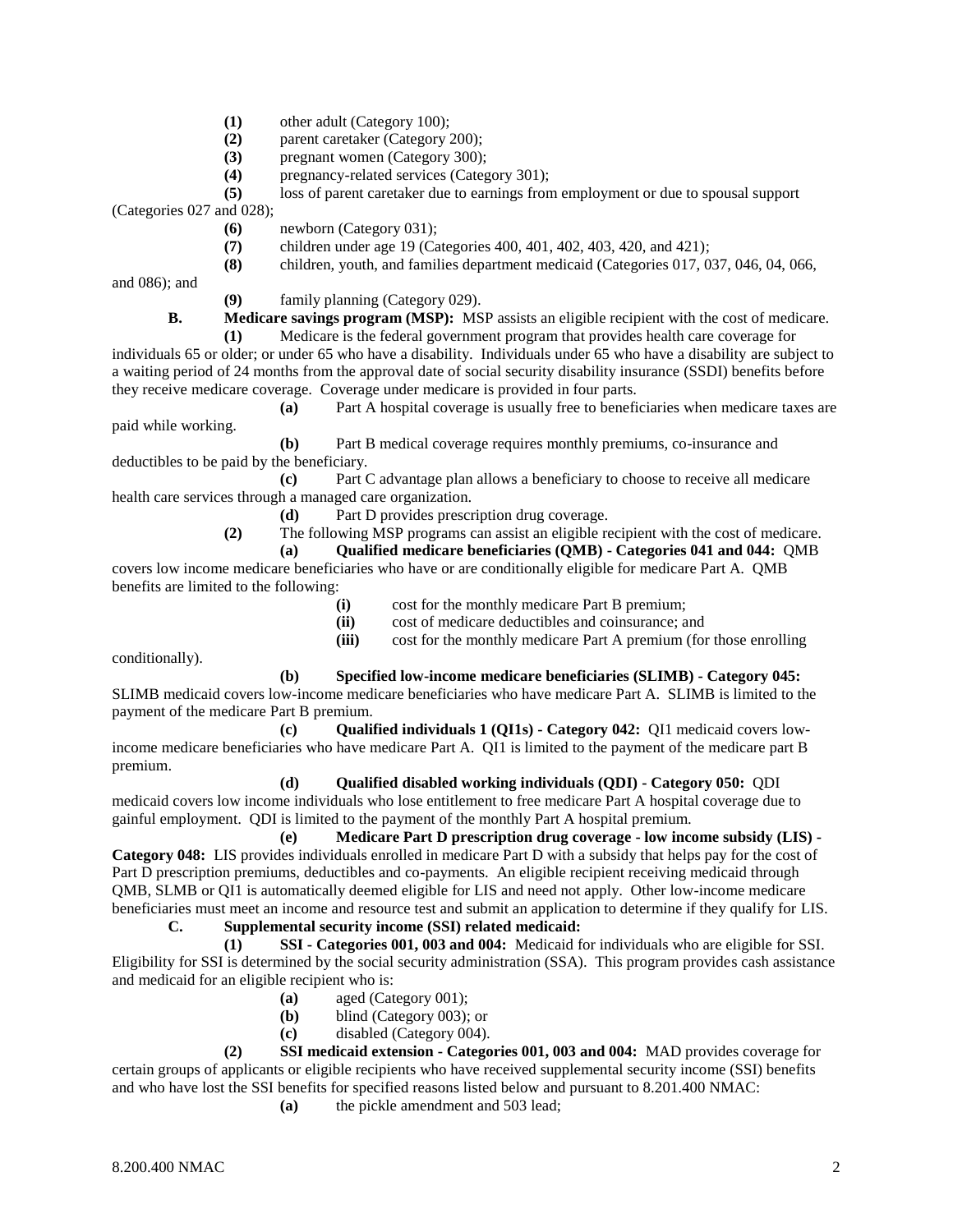- **(b)** early widow(er);
- **(c)** disabled widow(er) and a disabled surviving divorced spouse;
- **(d)** child insurance benefits, including disabled adult children (DAC);
- **(e)** nonpayment SSI status (E01);
- **(f)** revolving SSI payment status "ping-pongs"; and
- **(g)** certain individuals who become ineligible for SSI cash benefits and, therefore,

may receive up to two months of extended medicaid benefits while they apply for another MAD category of eligibility.

**(3) Working disabled individuals (WDI) and medicare wait period - Category 074:** There are two eligibility types:

**(a)** a disabled individual who is employed; or

**(b)** a disabled individual who has lost SSI medicaid due to receipt of SSDI and the individual does not yet qualify for medicare.

# **D. Long term care medicaid:**

**(1)** medicaid for individuals who meet a nursing facility (NF) level of care (LOC), intermediate care facilities for the intellectually disabled (ICF-ID) LOC, or acute care in a hospital. SSI income methodology is used to determine eligibility. An eligible recipient must meet the SSA definition of aged (Category 081); blind (Category 083); or disabled (Category 084).

**(2) Institutional care (IC) medicaid - Categories 081, 083 and 084:** IC covers certain inpatient, comprehensive and institutional and nursing facility benefits.

**(3) Program of all-inclusive care for the elderly (PACE) - Categories 081, 083 and 084:** PACE uses an interdisciplinary team of health professionals to provide dual medicaid/medicare enrollees with coordinated care in a community setting. The PACE program is a unique three-way partnership between the federal government, the state, and the PACE organization. The PACE program is limited to specific geographic service area(s). Eligibility may be subject to a wait list for the following:

- **(a)** the aged (Category 081);
- **(b)** the blind (Category 083); or
- **(c)** the disabled (Category 084).

**(4) Home and community-based 1915 (c) waiver services (HCBS) - Categories 090, 091, 092, 093, 094, 095 and 096:** A 1915(c) waiver allows for the provision of long term care services in home and community based settings. These programs serve a variety of targeted populations, such as people with mental illnesses, intellectual disabilities, or physical disabilities. Eligibility may be subject to a wait list.

### **(a) There are two HCBS delivery models: (i)** traditional agency delivery where HCBS are delivered and managed by

**(b) HCBS waiver programs include:**

a MAD enrolled agency; or

**(ii)** mi via self-directed where an eligible recipient, or his or her representative, has decision-making authority over certain services and takes direct responsibility to manage the eligible mi via recipient's services with the assistance of a system of available supports; self-direction of services allows an eligible mi via recipient to have the responsibility for managing all aspects of service delivery in a personcentered planning process.

condition (ARC) (Category 090);]

[**(i)** acquired immunodeficiency syndrome (AIDS) and AIDS-related

[**(ii)] (i)** [disabled and elderly aged] elderly (Category 091), blind (Category

093) and disabled (Category 094);

- 
- [**(iii)] (ii)** medically fragile (Category 095);

[**(iv)] (iii)** developmental disabilities (Category 096); and

[(**v)** brain injury (Category 092); and]

 $[\overline{w_i}][iv]$   $[\overline{m_i} \overline{v_i} \overline{w_i}]$  self-directed model for Categories 090, 091, 093,

094, 095, 096 and 092[)].

**E. Emergency medical services for aliens (EMSA):** EMSA medicaid covers certain noncitizens who either are undocumented or who do not meet the qualifying [alien] non-citizen criteria specified in 8.200.410 NMAC. Non-citizens must meet all eligibility criteria for one of the medicaid categories noted in 8.285.400 NMAC, except for citizenship or qualified [alien] non-citizen status. [An eligible EMSA recipient does the full medicaid benefit package.] Medicaid eligibility for and coverage of services under EMSA are limited to the payment of emergency services from a medicaid provider.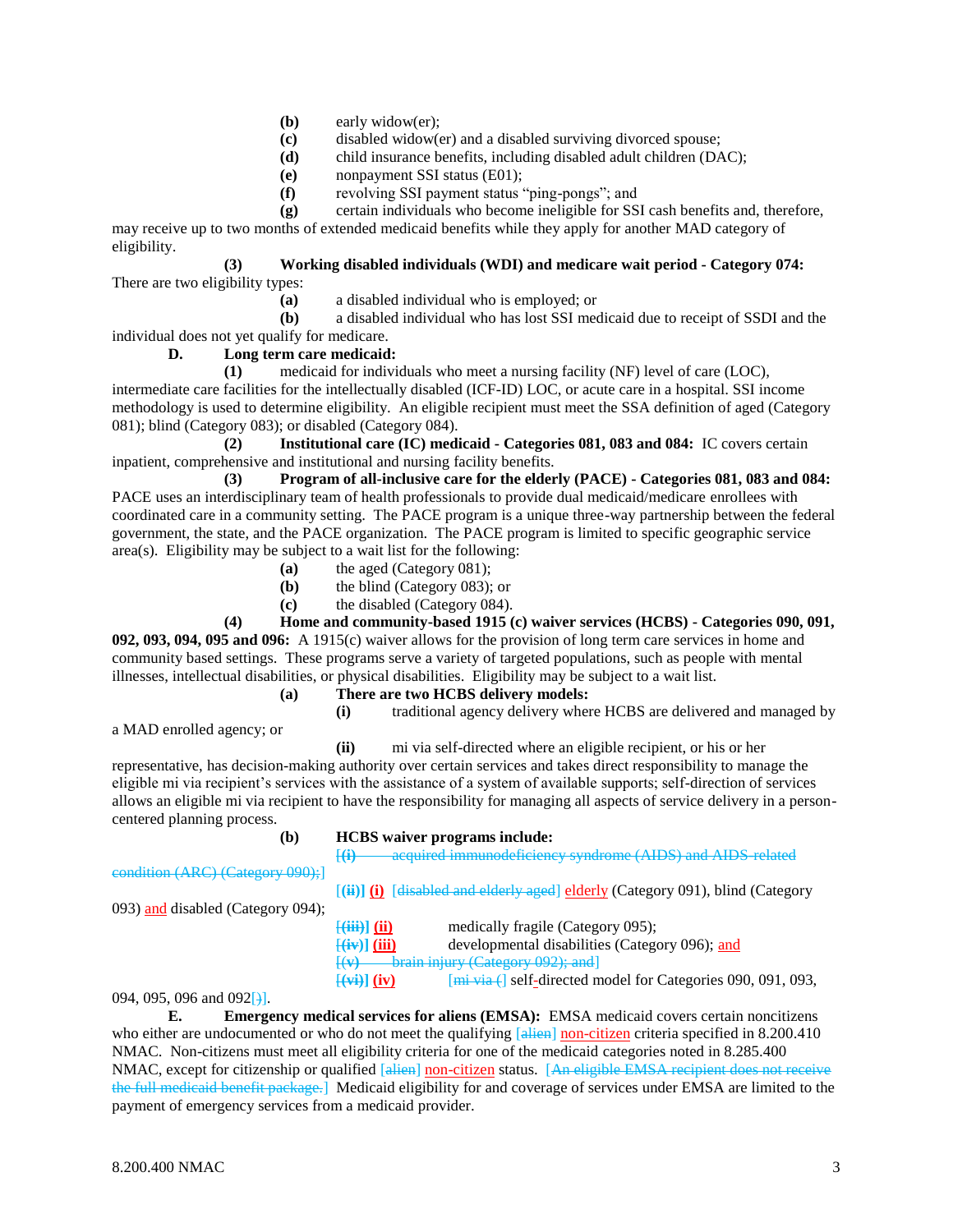**F. Refugee medical assistance (RMA) - Categories 049 and 059:** RMA offers health coverage to certain low income refugees during the first eight months from their date of entry to the United States (U.S.) when they do not qualify for other medicaid categories of eligibility. A RMA eligible refugee recipient has access to a benefit package that parallels the full coverage medicaid benefit package. RMA is funded through a grant under Title IV of the Immigration and Nationality Act (INA). A RMA applicant who exceeds the RMA income standards may "spend-down" below the RMA income standards for Category 059 by subtracting incurred medical expenses after arrival into the U.S.

**G. Breast and cervical cancer (BCC) - Category 052:** BCC medicaid provides coverage to an eligible uninsured woman, under the age of 65 who has been screened and diagnosed by the department of health (DOH) as having breast or cervical cancer to include pre-cancerous conditions. The screening criteria are set forth in the centers for disease control and prevention's national breast and cervical cancer early detection program (NBCCEDP). Eligibility is determined using DOH notification and without a separate medicaid application or determination of eligibility.

[8.200.400.10 NMAC - Rp, 8.200.400.10 NMAC, 10/1/2017; A, xx/xx/xxxx]

# **8.200.400.11 PRESUMPTIVE ELIGIBILITY FOR BREAST AND CERVICAL CANCER:** PE provides

immediate access to health services when an individual appears to be eligible for Category 052.

**A. Breast and cervical cancer (BCC) (Category 052):** PE provides temporary medicaid coverage for an uninsured woman, under the age of 65 who has been screened and diagnosed by the DOH as having breast or cervical cancer to include pre-cancerous conditions. Only one PE period is allowed per calendar year.

**B.** PE is determined by a qualified entity certified by HSD. Qualified entities may include community and rural health centers, hospitals, physician offices, local health departments, family planning agencies and schools.<br> $C$ .

**C.** The PE period begins on the date the provider determines presumptive eligibility and terminates at the end of the following month.

**D.** Providers shall notify the MAD claims processing contractor of the determination within 24-hours of the PE determination.

**E.** For continued medicaid eligibility beyond the PE period, a completed and signed application for medicaid must be submitted to HSD/ISD. An eligible PE provider must submit the application to ISD within 10 calendar days from the receipt of the application.

[8.200.400.11 NMAC - Rp, 8.200.400.13 NMAC, 10/1/2017]

# **8.200.400.12 12 MONTHS CONTINUOUS ELIGIBILITY FOR CHILDREN (42 CFR 435.926):**

**A.** HSD provides continuous eligibility for the period specified in Subsection B of 8.200.400.14 NMAC for an individual who is:

- **(1)** Under age 19 and
- **(2)** Eligible and enrolled for mandatory or optional coverage under the State plan.

**B.** The continuous eligibility period is 12 months. The continuous eligibility period begins on the effective date of the individual's eligibility or most recent redetermination or renewal of eligibility.

**C.** A child's eligibility may not be terminated during a continuous eligibility period, regardless of any changes in circumstances, unless:

- **(1)** The child attains the maximum age of 19;
- **(2)** The child or child's representative requests a voluntary termination of eligibility;
- **(3)** The child ceases to be a resident of New Mexico;
- **(4)** The agency determines that eligibility was erroneously granted at the most recent

determination, redetermination or renewal of eligibility because of agency error or fraud, abuse, or perjury attributed to the child or the child's representative; or

**(5)** The child dies.

[8.200.400.12 NMAC - Rp, 8.200.400.14 NMAC, 10/1/2017]

**8.200.400.13 AUTHORIZED REPRESENTATIVE:** HSD must permit applicants and beneficiaries to designate an individual or organization to act responsibly on their behalf in assisting with the individual's application and renewal of eligibility and other ongoing communications.

**A.** Such a designation must be in writing including the applicant's signature, and must be permitted at the time of application and at other times. Legal documentation of authority to act on behalf of an applicant or beneficiary under state law, such as a court order establishing legal guardianship or a power of attorney, shall serve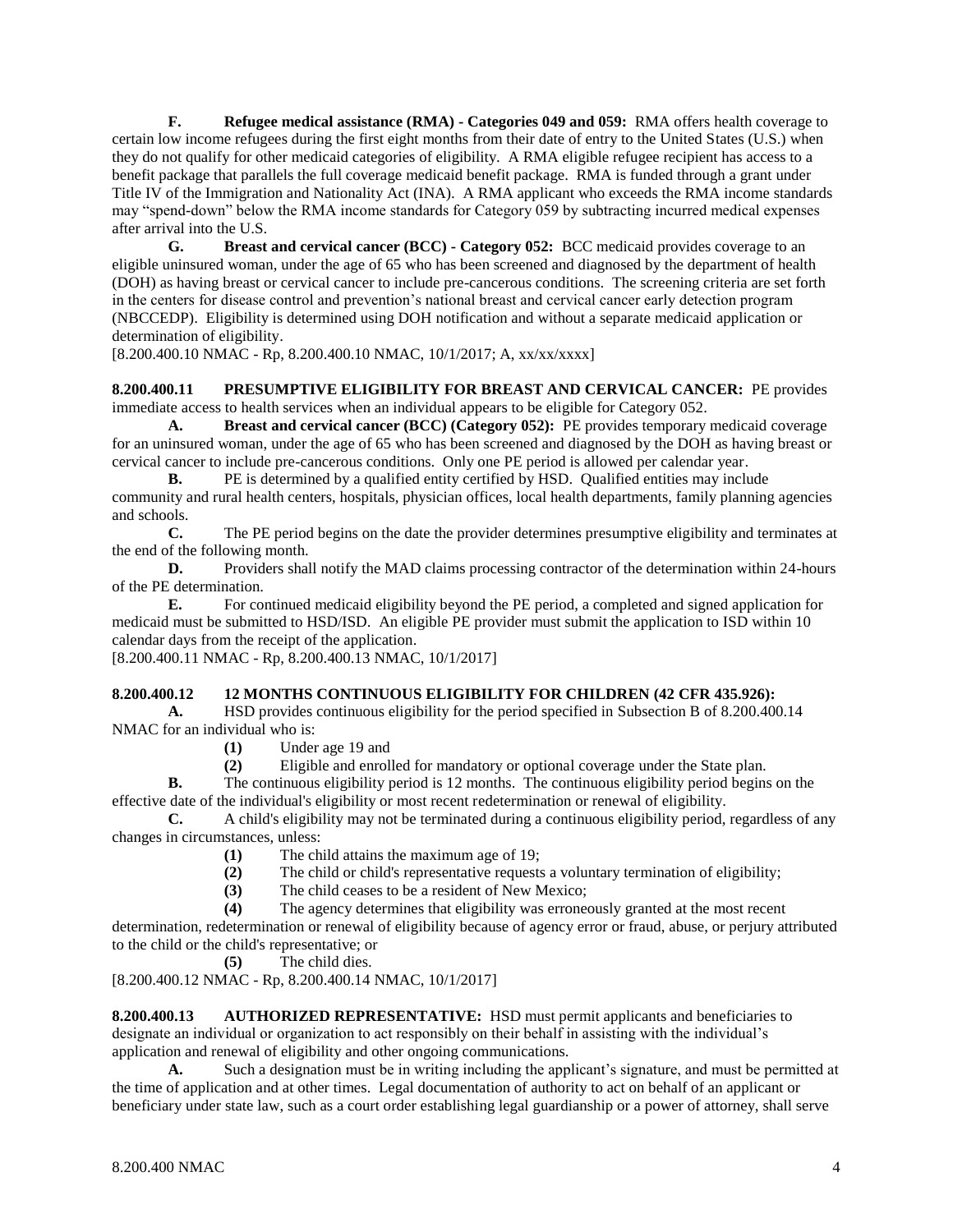in the place of written authorization by the applicant or beneficiary.

- **B.** Representatives may be authorized to:
	- **(1)** sign an application on the applicant's behalf;
	- **(2)** complete and submit a renewal form;

**(3)** receive copies of the applicant or beneficiary's notices and other communications from the agency; and

**(4)** act on behalf of the applicant or beneficiary in all other matters with the agency.

**C.** The power to act as an authorized representative is valid until the applicant or beneficiary modifies the authorization or notifies the agency that the representative is no longer authorized to act on his or her behalf, or the authorized representative informs the agency that he or she is no longer acting in such capacity, or there is a change in the legal authority upon which the individual's or organization's authority was based. Such notice must be in writing and should include the applicant or authorized representative's signature as appropriate.

**D.** The authorized representative is responsible for fulfilling all responsibilities encompassed within the scope of the authorized representation to the same extent as the individual he or she represents, and must agree to maintain, or be legally bound to maintain, the confidentiality of any information regarding the applicant or beneficiary provided by the agency.

**E.** As a condition of serving as an authorized representative, a provider, staff member or volunteer of an organization must sign an agreement that he or she will adhere to the regulations relating to confidentiality (relating to the prohibition against reassignment of provider claims as appropriate for a health facility or an organization acting on the facility's behalf), as well as other relevant state and federal laws concerning conflicts of interest and confidentiality of information (42 CFR 435.923). [8.200.400.13 NMAC - Rp, 8.200.400.16 NMAC, 10/1/2017]

# **8.200.400.14** [**[RESERVED]**] **RETROACTIVE MEDICAID:**

**A.** HSD must make eligibility for medicaid effective no later than the first or up to the third month before the month of application if the individual:

**(1)** Requested coverage for months prior to the application month;

**(2)** received medicaid services, at any time during that period, of a type covered under the

**(3)** would have been eligible for medicaid at the time he or she received the services, if he or she had applied (or an authorized representative has applied for him or her) regardless of whether the individual is alive when application for medicaid is made.

**B.** Eligibility for medicaid is effective on the first day of the month if an individual was eligible at any time during that month.<br> **C.** Eligibility

**C.** Eligibility for each retroactive month is determined separately. Retroactive medicaid must be requested within 180 days of the date of the medicaid application.

**D.** Retroactive eligibility is limited to one month for most centennial care managed care members, as described in Subsection E of 8.200.400.14 NMAC. Retroactive eligibility is allowed for up to three months for individuals and categories as described in Subsection F of 8.200.400.14 NMAC. All retroactive periods are limited to one month prior to the application month when the individual or category would be mandatorily enrolled into managed care as described in Subsection E of 8.200.400.14 NMAC.

**E.** Centennial care managed care members on the following medicaid categories of eligibility (COEs) during the month of application are limited to retroactive medicaid for one month prior to the application month:

**(1)** other adults (COE 100) with a federal poverty level (FPL) less than or equal to one hundred percent;

**(2)** other adults (COE 100) with an FPL greater than one hundred percent who applied prior to July 1, 2019;

**(3)** parent caretaker (COE 200);

**(4)** supplemental security income (SSI COEs 001, 003, and 004);

**(5)** SSI extensions (COEs 001, 003, and 004, e.g. 503s, disabled adult children, ping pongs, and early widower);

**(6)** working disabled individuals (WDI COE 074); and

**(7)** breast and cervical cancer (BCC COE 052)

**(8)** an incarcerated individual suspended from centennial care enrollment for the application month is limited to one month of retroactive medicaid for the month prior to the application month for the medicaid categories listed in Subsection E of 8.200.400.14 NMAC..

plan; and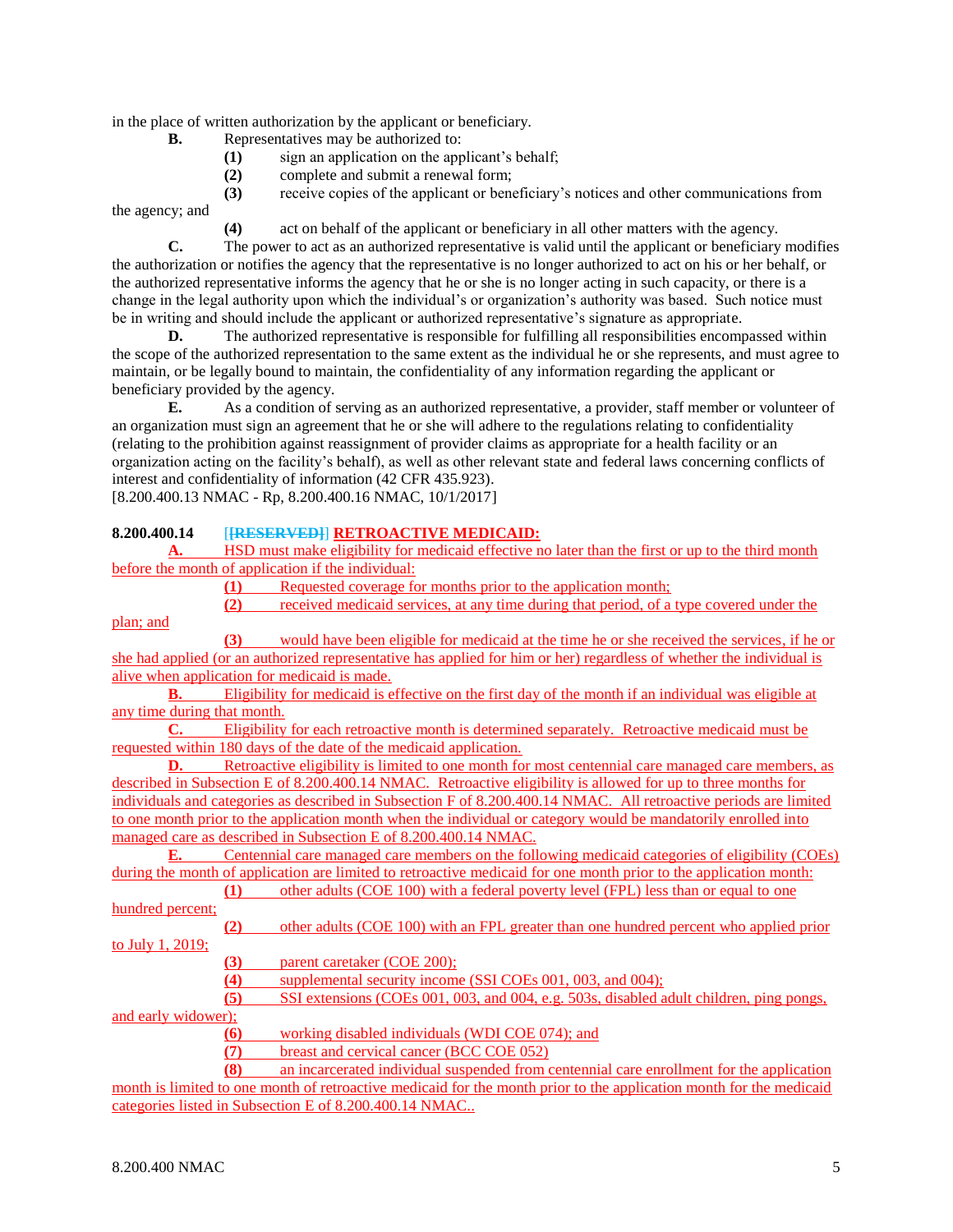**F.** The following individuals or categories are allowed up to three months of retroactive medicaid: **(1) FFS individuals** - Individuals not enrolled in managed care during the month of

application are allowed up to three months of retroactive medicaid prior to the application month for the following categories:

**(a)** other adults (COE 100);

**(b)** parent caretaker (COE 200);

**(c)** SSI (COEs (001, 003, and 004);

**(d)** SSI extensions (COEs 001, 003, and 004, e.g. 503s, disabled adult children, ping

pongs, and early widowers);

**(e)** WDI (COE 074);

**(f)** BCC (COE 052);

**(2)** pregnant women (COE 300);

**(3)** pregnancy-related services (COE 301);

**(4)** a woman who is pregnant on any medicaid category during the application month excluding categories that do not have retroactive medicaid per Subsection G of 8.200.400.14 NMAC.

**(5)** children under age 19 on any medicaid category, inclusive of the month a child turns age 19 during the application month, excluding categories that do not have retroactive medicaid per Subsection G of 8.200.400.14 NMAC;

**(6)** family planning (COE 029);

**(7)** specified low income medicare beneficiaries (SLIMB COE 045) and qualified individuals (QI1 COE 042);

**(8)** qualified disabled working individuals (QD COE 050);

- **(9)** refugee (COE 049)
- **(10)** children, youth and families department medicaid categories (COEs 017, 037, 046, 047,

066, and 086); and

**(11)** institutional care medicaid (COEs 081, 083, and 084) excluding the program of allinclusive care for the elderly (PACE).

**(12)** An incarcerated individual suspended during the application month who is FFS, pregnant, or eligible under one of the categories listed in Subsection F of 8.200.400.14 NMAC is allowed up to three months of retroactive medicaid prior to the application month.

**G.** The following categories do not have retroactive medicaid:

**(1)** emergency medical services for aliens (EMSA COE 085). EMSA provides coverage for emergency services, which may be provided prior to the application month, but is not considered retroactive

medicaid. Eligibility is determined in accordance with 8.285.400, 8.285.500, and 8.285.600 NMAC;<br>(2) home and community based-services waivers (COEs 091, 093, 094, 095 and **(2)** home and community based-services waivers (COEs 091, 093, 094, 095, and 096);

**(3)** other adults (COE 100) with an FPL greater than one hundred percent who apply on or after July 1, 2019 are subject to a premium. Individuals who have a premium requirement are determined prospectively eligible for the other adults category.

- **(4)** PACE (COEs 081, 083, and 084);
- **(5)** qualified medicare beneficiaries (COEs 041 and 044); and
- **(6)** transitional medicaid (COEs 027 and 028).

**H.** Newborns (COE 031) are deemed to have applied and been found eligible for the newborn category of eligibility from birth through the month of the child's first birthday. This applies in instances where the labor and delivery services were furnished prior to the date of the application and covered by medicaid based on the mother applying for up to three months of retroactive eligibility.

# **8.200.400.15 NMAC [RESERVED]**

# **8.200.400.16 NMAC [RESERVED]**

**HISTORY OF 8.200.400 NMAC:** The material in this part was derived from that previously filed with the State Records Center:

8 NMAC 4.MAD.400, Recipient Policies, Recipient Rights and Responsibilities, filed 12/30/1994.

# **History of Repealed Material:**

8.200.400 NMAC, General Medicaid Eligibility, filed 6/15/2001 - Repealed effective 1/1/2014.